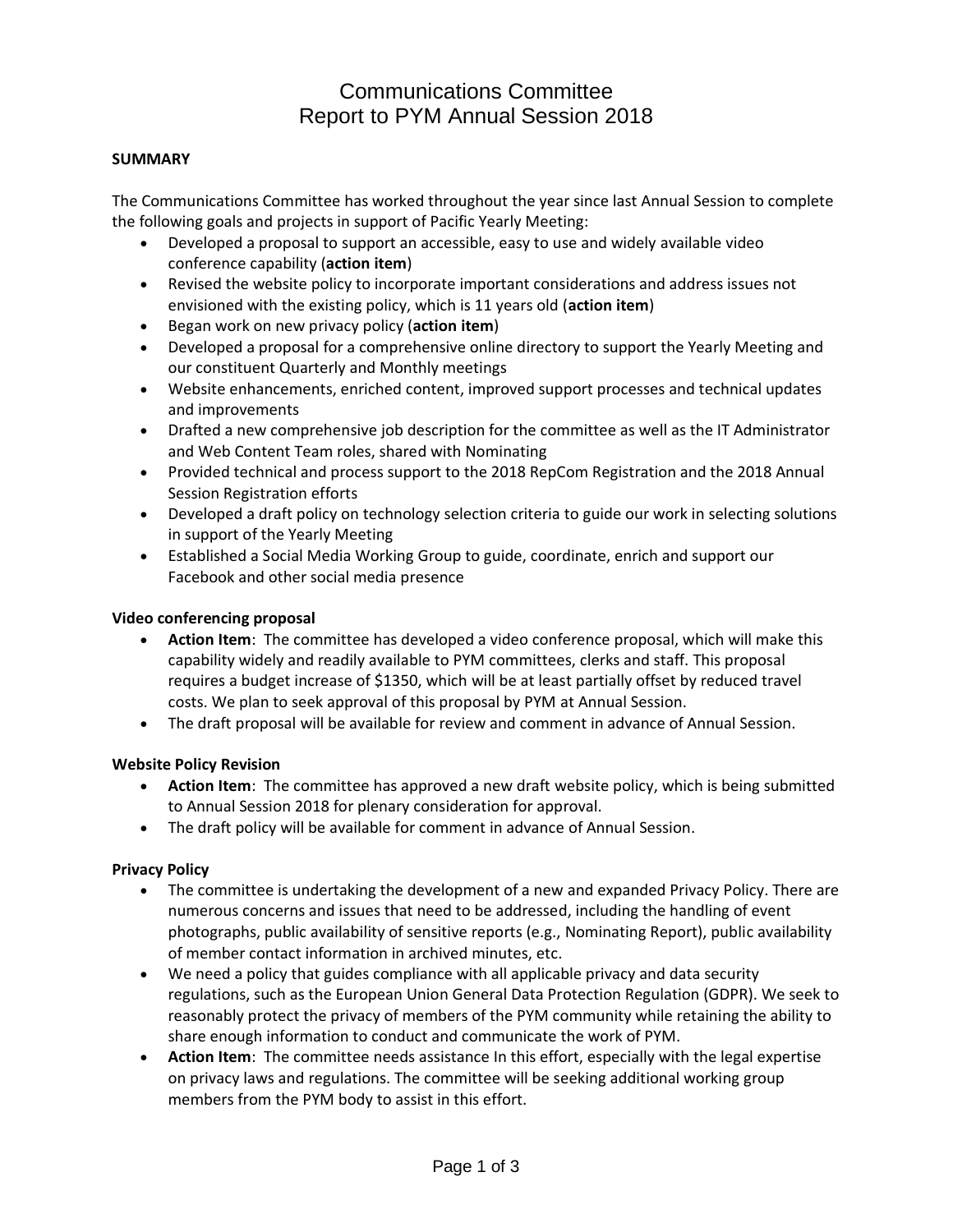# Communications Committee Report to PYM Annual Session 2018

### **Online directory and email proposal**

- The committee has developed a proposed set of requirements to guide the development of a comprehensive online directory with supporting role-based email capabilities. Fully realized, this capability would serve in addition to the YM, the Quarterly and Monthly meetings as well, replacing the myriad of solutions in place today.
- The draft requirements will be circulated in advance for review and comments and be available in advance of Annual Session.

### **Innovations and Contributions to PYM Website**

- More coordination is occurring with officers, committees, and representatives (especially with the Assistant to the Clerk) for disseminating information and keeping the site content up to date.
- Updates and design improvements are continuing to be made to the site on an ongoing basis.
- Technical concerns are being addressed to make the site more resilient and modern.
- User studies have been conducted to take into consideration that diverse people 'see' and use the site in different ways, including concerns for accessibility and technical skill levels.

**Faith and Practice Revision Committee** – The committee has established a liaison to support and work with the Faith and Practice Revision Committee.

**Secretariat** – The Minutes and Archives for the Yearly Meeting are being brought up to date on the website for files going back to 2013.

### **Registrars**

- The 2018 Annual Session Registration was developed based on the 2017 application, with a number of enhancements.
- The Annual Session Attendance Assistance form was integrated into the registration application.

**Job Descriptions** – The committee developed a comprehensive job description, incorporating past materials and integrating additional roles and ex-officio positions, including Secretariat, IT Administrator and Web Content Team. This was shared with Nominating for development of the official summarized version.

**Policy on Technology Recommendation and Selection** – A draft policy developed to document, express, share, and obtain feedback on the guidelines which will guide the selection of technology solutions and recommendations for the YM. Note that once the pending IRS determination letter for non-profit incorporation is received, several low-to-no cost options that are being considered by the committee for different technology needs will become available.

### **Upcoming Website Projects**

- Contact forms and a unified approach to role-based PYM email addresses.
- Investigate improved calendar tools and calendar management processes for the website.

**Additional details** and links to the reference documents can be found at: [Addendum to Communications](https://docs.google.com/document/d/1Fvg9oBg-nNeqdNWo_mv_iMAuJpyh0wxwfRTb4ND3ZUU/edit?usp=sharing)  [Committee Report to PYM Annual Session 2018](https://docs.google.com/document/d/1Fvg9oBg-nNeqdNWo_mv_iMAuJpyh0wxwfRTb4ND3ZUU/edit?usp=sharing)